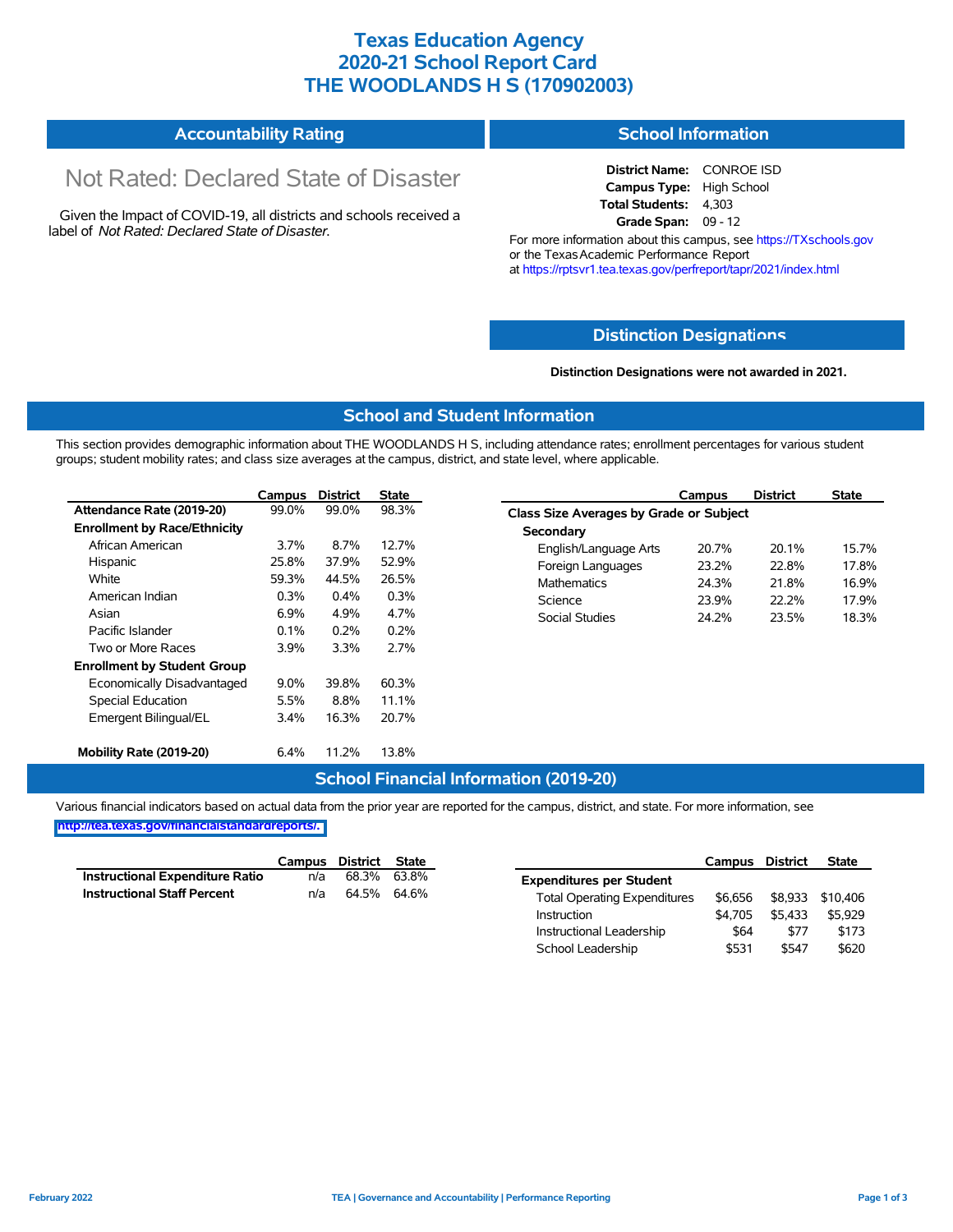### **Texas Education Agency 2020-21 School Report Card**

#### **STAAR Outcomes**

This section provides STAAR performance and outcomes. **Please note that due to the cancellation of spring 2020 STAAR administration due to the COVID-19 pandemic, 2019 results are shown.**

|                                                                                |      |              |      |                 |                   |     |       |          |       |                 | Two         |               |
|--------------------------------------------------------------------------------|------|--------------|------|-----------------|-------------------|-----|-------|----------|-------|-----------------|-------------|---------------|
|                                                                                |      |              |      |                 |                   |     |       |          |       |                 | or          |               |
|                                                                                |      |              |      |                 | African           |     |       | American |       | Pacific         | <b>More</b> | Econ          |
|                                                                                |      | <b>State</b> |      | District Campus | American Hispanic |     | White | Indian   | Asian | <b>Islander</b> | Races       | <b>Disadv</b> |
| STAAR Performance Rates at Approaches Grade Level or Above (All Grades Tested) |      |              |      |                 |                   |     |       |          |       |                 |             |               |
| All Subjects                                                                   | 2021 | 67%          | 81%  | 96%             | 86%               | 94% | 97%   | 100%     | 97%   | 86%             | 98%         | 87%           |
|                                                                                | 2019 | 78%          | 85%  | 95%             | 91%               | 93% | 96%   | 67%      | 98%   | 89%             | 94%         | 81%           |
| ELA/Reading                                                                    | 2021 | 68%          | 80%  | 94%             | 78%               | 93% | 96%   | 100%     | 97%   | $\ast$          | 97%         | 82%           |
|                                                                                | 2019 | 75%          | 83%  | 94%             | 88%               | 91% | 95%   | 60%      | 97%   | $\ast$          | 92%         | 76%           |
| Mathematics                                                                    | 2021 | 66%          | 82%  | 93%             | 87%               | 87% | 95%   | $\ast$   | 96%   | $\ast$          | 97%         | 82%           |
|                                                                                | 2019 | 82%          | 88%  | 88%             | 84%               | 84% | 91%   | $\ast$   | 94%   | $\overline{a}$  | 78%         | 78%           |
| Science                                                                        | 2021 | 71%          | 85%  | 99%             | 97%               | 98% | 99%   | $\ast$   | 97%   | $\ast$          | 100%        | 96%           |
|                                                                                | 2019 | 81%          | 89%  | 97%             | 95%               | 95% | 98%   | $\ast$   | 100%  | $\ast$          | 100%        | 87%           |
| Social Studies                                                                 | 2021 | 73%          | 83%  | 98%             | 90%               | 97% | 98%   | $\ast$   | 100%  | $\ast$          | 100%        | 90%           |
|                                                                                | 2019 | 81%          | 88%  | 99%             | 100%              | 98% | 100%  | *        | 99%   | $\ast$          | 100%        | 94%           |
| STAAR Performance Rates at Meets Grade Level or Above (All Grades Tested)      |      |              |      |                 |                   |     |       |          |       |                 |             |               |
| All Subjects                                                                   | 2021 | 41%          | 58%  | 87%             | 69%               | 83% | 90%   | 88%      | 95%   | 57%             | 87%         | 67%           |
|                                                                                | 2019 | 50%          | 62%  | 87%             | 75%               | 83% | 89%   | 67%      | 94%   | 78%             | 86%         | 68%           |
| ELA/Reading                                                                    | 2021 | 45%          | 59%  | 88%             | 72%               | 85% | 90%   | 100%     | 94%   | $\ast$          | 89%         | 69%           |
|                                                                                | 2019 | 48%          | 59%  | 86%             | 78%               | 81% | 88%   | 60%      | 92%   | $\ast$          | 84%         | 65%           |
| Mathematics                                                                    | 2021 | 37%          | 58%  | 72%             | 48%               | 60% | 77%   | $\ast$   | 92%   | $\ast$          | 69%         | 46%           |
|                                                                                | 2019 | 52%          | 65%  | 64%             | 45%               | 62% | 68%   | $\ast$   | 75%   | $\overline{a}$  | 44%         | 53%           |
| Science                                                                        | 2021 | 44%          | 64%  | 92%             | 70%               | 88% | 94%   | $\ast$   | 96%   | $\ast$          | 94%         | 74%           |
|                                                                                | 2019 | 54%          | 69%  | 92%             | 74%               | 88% | 94%   | $\ast$   | 100%  | $\ast$          | 97%         | 76%           |
| <b>Social Studies</b>                                                          | 2021 | 49%          | 63%  | 95%             | 78%               | 92% | 97%   | $\ast$   | 98%   | $\ast$          | 95%         | 85%           |
|                                                                                | 2019 | 55%          | 70%  | 97%             | 95%               | 94% | 98%   | $\ast$   | 93%   | $\ast$          | 100%        | 87%           |
| STAAR Performance Rates at Masters Grade Level (All Grades Tested)             |      |              |      |                 |                   |     |       |          |       |                 |             |               |
| All Subjects                                                                   | 2021 | 18%          | 32%  | 51%             | 31%               | 44% | 53%   | 50%      | 69%   | 0%              | 58%         | 29%           |
|                                                                                | 2019 | 24%          | 35%  | 48%             | 28%               | 43% | 49%   | 33%      | 69%   | 44%             | 51%         | 27%           |
| ELA/Reading                                                                    | 2021 | 18%          | 30%  | 38%             | 15%               | 30% | 39%   | 40%      | 57%   | $\ast$          | 54%         | 18%           |
|                                                                                | 2019 | 21%          | 30%  | 29%             | 12%               | 24% | 29%   | 20%      | 52%   | $\ast$          | 33%         | 14%           |
| Mathematics                                                                    | 2021 | 18%          | 34%  | 30%             | 23%               | 29% | 30%   | $\ast$   | 55%   | $\ast$          | 22%         | 20%           |
|                                                                                | 2019 | 26%          | 39%  | 31%             | 3%                | 33% | 32%   | $\ast$   | 56%   | $\overline{a}$  | 22%         | 24%           |
| Science                                                                        | 2021 | 20%          | 36%  | 65%             | 33%               | 56% | 69%   | $\ast$   | 85%   | $\ast$          | 67%         | 36%           |
|                                                                                | 2019 | 25%          | 39%  | 57%             | 33%               | 48% | 58%   | $\ast$   | 89%   | $\ast$          | 57%         | 32%           |
| <b>Social Studies</b>                                                          | 2021 | 29%          | 44%  | 82%             | 65%               | 75% | 86%   | $\ast$   | 91%   | $\ast$          | 89%         | 65%           |
|                                                                                | 2019 | 33%          | 50%  | 86%             | 74%               | 81% | 89%   | $\ast$   | 83%   | $\ast$          | 94%         | 61%           |
| <b>STAAR Assessment Participation (All Grades Tested)</b>                      |      |              |      |                 |                   |     |       |          |       |                 |             |               |
| All Subjects                                                                   | 2021 | 88%          | 92%  | 95%             | 93%               | 94% | 96%   | 100%     | 98%   | 100%            | 91%         | 90%           |
|                                                                                | 2019 | 99%          | 99%  | 99%             | 100%              | 99% | 99%   | 100%     | 100%  | 100%            | 100%        | 99%           |
| ELA/Reading                                                                    | 2021 | 89%          | 93%  | 95%             | 90%               | 94% | 96%   | 100%     | 98%   | $\ast$          | 92%         | 88%           |
|                                                                                | 2019 | 99%          | 99%  | 99%             | 100%              | 99% | 99%   | 100%     | 100%  | $\ast$          | 100%        | 98%           |
| <b>Mathematics</b>                                                             | 2021 | 88%          | 93%  | 94%             | 97%               | 90% | 96%   | $\ast$   | 96%   | $\ast$          | 89%         | 94%           |
|                                                                                | 2019 | 100%         | 100% | 99%             | 100%              | 99% | 99%   | $\ast$   | 100%  |                 | 100%        | 98%           |
|                                                                                |      |              |      |                 |                   |     |       |          |       |                 |             |               |

 **- Indicates there are no students in the group. \* Indicates results are masked due to small numbers to protect student confidentiality.**

**n/a Indicates data reporting is not applicable for this group.**